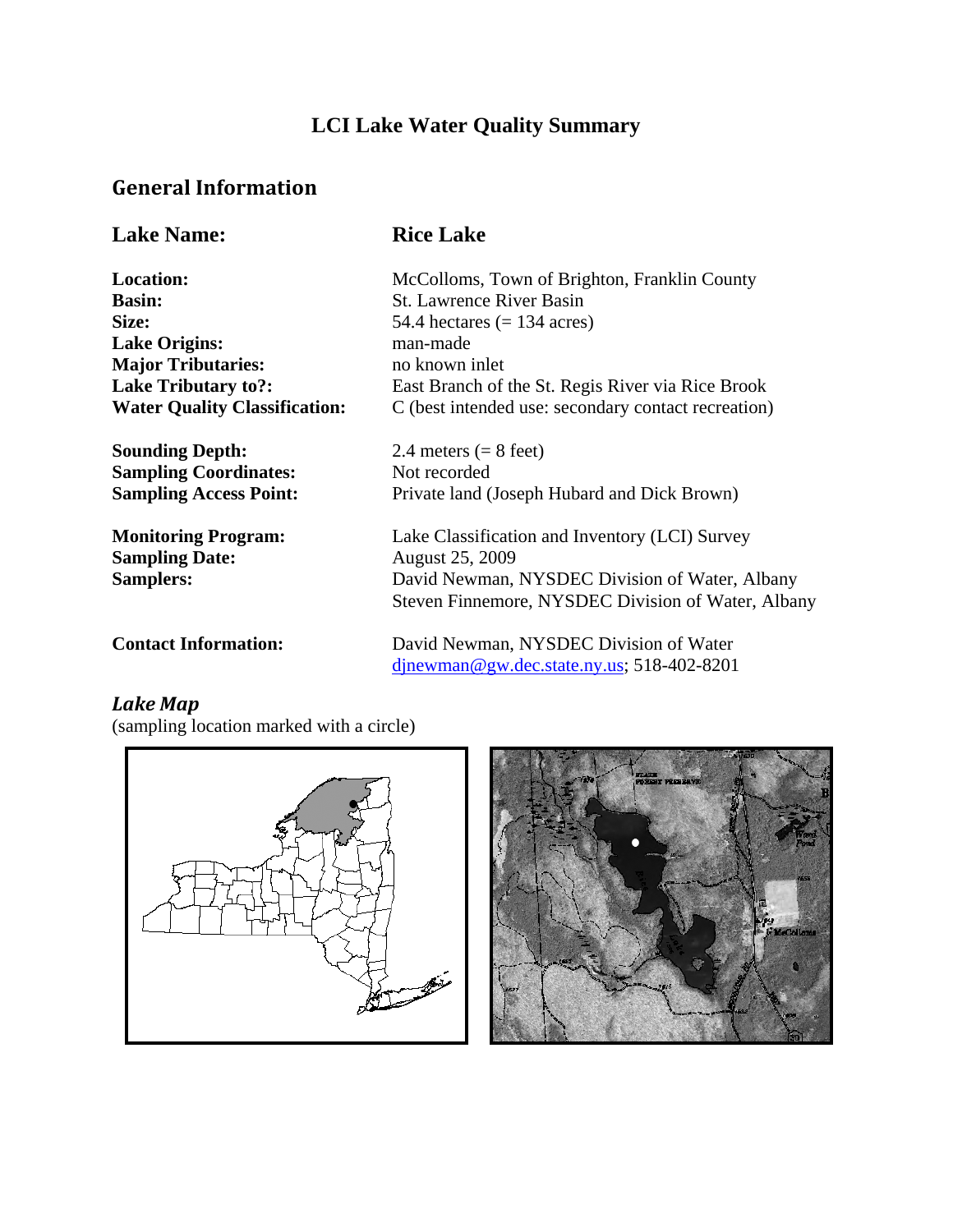#### **Background and Lake Assessment**

Rice Lake is a relatively shallow lake (10 foot maximum depth) lake located in the northern Adirondack Park. The land surrounding the majority of the lake is private (two land owners). The State of New York owns a very small parcel on the north shore of the lake. All of the land surrounding the lake is forested with a very small private road leading to two residences of the private land owners. This is the only access point to the lake. The lake has a small dam at the southwestern end. The lake currently supports fishing and boating.

Rice Lake was screened (single sampling event) in NYSDEC Division of Water's 2009 Lake Classification Inventory Survey (LCI), due to a lack of historical water quality data in the division's water quality database. The lake is not a candidate for intensive (monthly sampling) for the summer of 2010 due to the moderate to high water quality found during the screening year sampling session.

Rice Lake can be generally characterized as a *mesotrophic*, or moderately productive lake. The water clarity (TSI = 47, typical of *mesotrophic* lakes) was slightly lower than expected given the phosphors reading (TSI = 43, typical of *mesotrophic* lakes) and the chlorophyll *a* reading (TSI = 42, typical of *mesotrophic* lakes). These data indicate that baseline nutrient levels do not support persistent algal blooms in the lake.

The lake water was observed to possess a light brown or tea color. This coloring is due to natural tannins in water that come from weak organic acids found in the watershed. Three different rooted aquatic plant species were found growing in the lake. Acidic Adirondack lakes tend to have few if any rooted plants; however, the individual plants observed can be found in many other Adirondack lakes. The plant community was comprised of the floating leaf plant *Nymphaea sp.* (white water lilies) and submergent plants *Najas gracillima* (slender or thread-like naiad) and *Utricularia vulgaris* (common bladderwort). No exotic plants were observed, however, a more comprehensive survey of the entire lake would need to be done to completely rule out the presence of any exotic species.

Like most shallow lakes, Rice Lake does not exhibit thermal stratification, in which depth zones (warm water on top, cold water on the bottom during the summer) are established. Temperature and dissolved oxygen readings are comparable throughout the water column. pH readings indicate acidic waters, which is typical in the Adirondacks due naturally low alkalinity (buffering capacity) and acid precipitation. The pH level is below New York State standard of 6.5 and is low enough that it may limit or preclude the survival of many plant and fish species. The conductivity readings indicate soft water (low ionic strength), which is typical of Adirondack Park lakes.

Rice Lake appears to be typical of shallow, soft water Adirondack lakes. Other lakes with similar water quality characteristics often support warmwater fisheries, although pH levels may negatively impact some fish species. Coldwater fisheries may not be supported, given the lack of cold water during the summer. It is not known if springs or other temperature regufia exist to protect any salmonids or aquatic life susceptible to high summer temperatures. The LCI is not set up to fully evaluated fish populations. Chloride and other ions were at low levels which is typical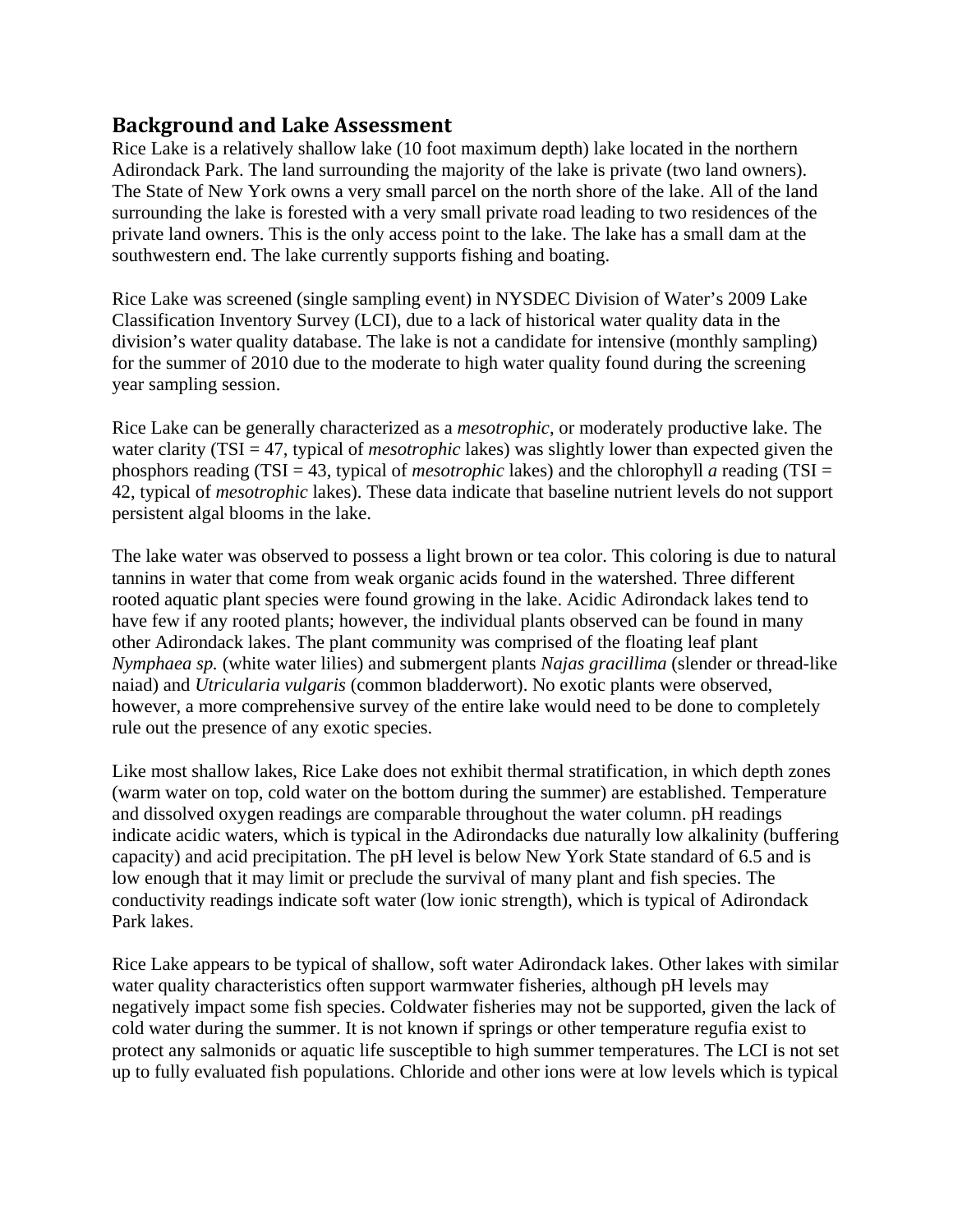of lakes with a lack of development in their watersheds. None of the other water quality indicators measured through this program indicate water quality problems.

Aquatic life cannot be fully evaluated through the LCI. pH readings were low, which is again typical of lakes in the Adirondacks, but oxygen levels area fully supportive of aquatic life. No ecological impacts from low pH were observed.

### **Evaluation of Lake Condition Impacts to Lake Uses**

#### *Potable Water (Drinking Water)*

Rice Lake is not classified for use as a potable water supply. Although the LCI data are not sufficient to evaluate potable water use, none of the water quality indicators evaluated by the LCI violated the NYS DOH drinking water standards.

#### *Contact Recreation (Swimming)*

Rice Lake is not classified for contact recreation—swimming and bathing. Bacteria data are needed to evaluate the safety of Rice Lake for swimming—these are not collected through the LCI. The data collected through the LCI do not indicate any issues that would prevent the lake from being used for swimming. The water clarity was well above the DOH guidance value  $(= 1.2)$ meters) for safe swimming. Aquatic plants may make swimming difficult in certain areas of the lake and shallow soft bottom areas of the lake may also not be suitable for swimming

### *NonContact Recreation (Boating and Fishing)*

Rice Lake is classified for non-contact recreation. These uses are currently supported on the lake. The density of floating leafed plants in some areas of the lake may make boating difficult in these specific areas. The low pH level may impact fisheries although this cannot be fully evaluated through this program.

#### *Aquatic Life*

This use cannot be fully evaluated through the LCI, but low pH levels may negatively impact some aquatic life. Additional biological studies would be needed fully evaluate impacts to aquatic life.

### *Aesthetics*

These data indicate that there is no impact to the aesthetics of the lake. One of the private landowners did suggest that water clarity has been decreasing over the last several years and there has been an increase in aquatic plants. If these trends continue aesthetics may start to become stressed.

### **Additional Comments**

1. Periodic surveillance for invasive exotic plant species may help to prevent the establishment and spread of any new invaders, given the escalating problems with exotic aquatic weeds in many parts of the Adirondack Park.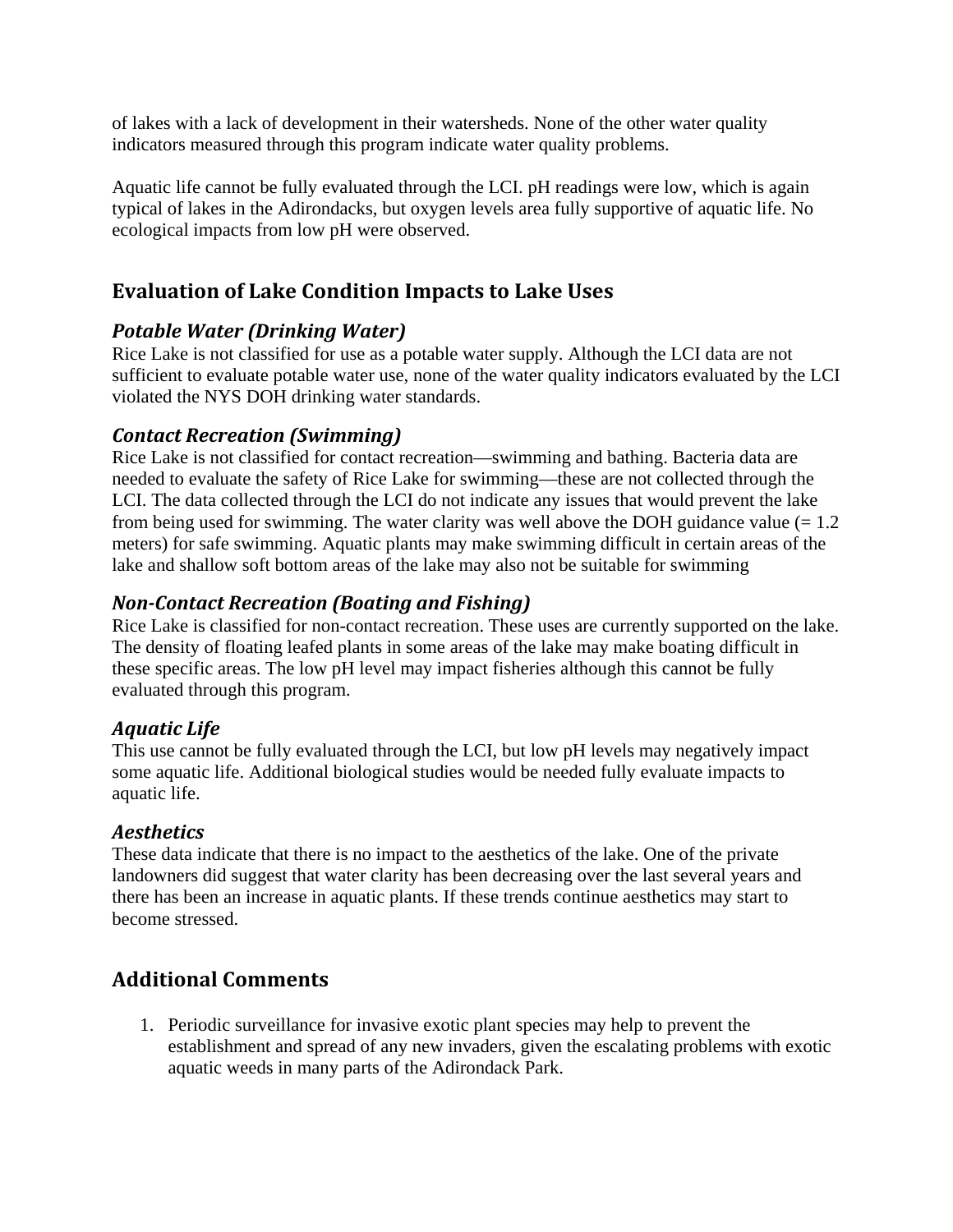- 2. A policy of cleaning boats and gear used on other water bodies before using them on Rice Lake will limit the potential for the spread of invasive species to Rice Lake.
- 3. Current declines in water clarity observed by the private land owners may just be part of the natural cycle of Rice Lake. The lake may naturally move along a gradient from oligotrophic (unproductive, crystal clear and devoid of plant life) to eutrophic (highly productive, reduced water clarity due to algal production and high density of plant life). Periodically draining the lake, as was done back in the 1980's, may reset this natural cycle. Drawdown of the lake is a regulated activity for lakes in the Adirondack Park and may require a permit from the APA.
- 4. Additional biological monitoring may be warranted to determine if any ecological impacts stem from the dilute, slightly acidic waters measured through the LCI. This detailed biological monitoring is beyond the scope of this monitoring program.

#### **Aquatic Plant IDs**

| <b>Exotic Plants:</b> | <b>None</b>                                 |
|-----------------------|---------------------------------------------|
| Native Plants:        | <i>Najas gracillima</i> (thread-like naiad) |
|                       | Utricularia vulgaris (common bladderwort)   |
|                       | <i>Nymphaea sp.</i> (white water lily)      |

### **Time Series: Depth Profiles**

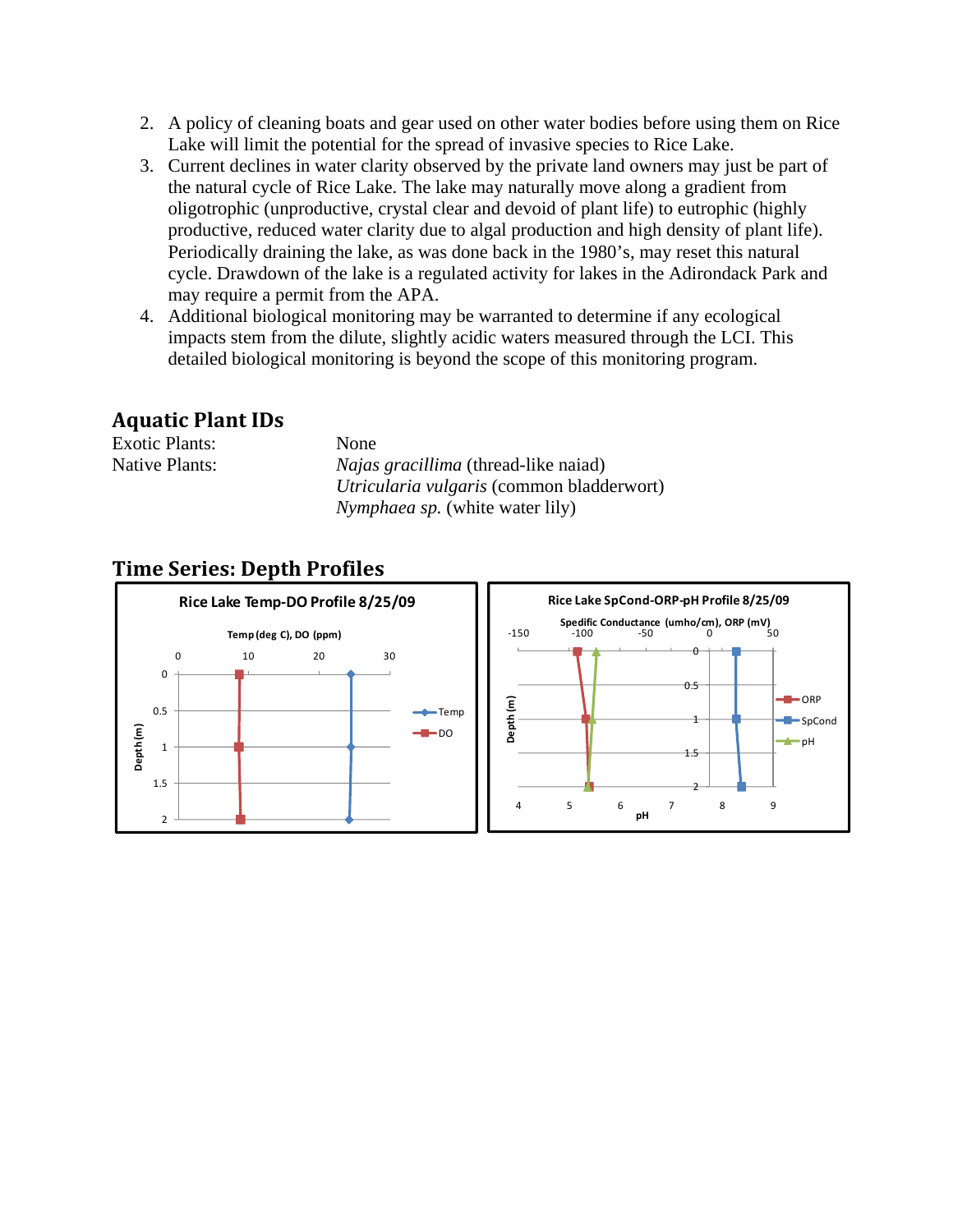# **Time Series: Trophic Indicators**



# **WQ Sampling Results**

## *Surface Samples*

|                     | <b>UNITS</b>    | <b>Reading</b> | <b>Scientific Classification</b>  | <b>Regulatory Comments</b>                       |
|---------------------|-----------------|----------------|-----------------------------------|--------------------------------------------------|
| <b>SECCHI</b>       | meters          | 2.4            | Mesotrophic                       | Readings does not violate DOH guidance value     |
| TSI-Secchi          |                 | 47.4           | Mesotrophic                       | No pertinent water quality standards             |
| TP                  | mg/l            | 0.015          | Mesotrophic                       | Readings does not violate DEC guidance values    |
| <b>TSI-TP</b>       |                 | 43.2           | Mesotrophic                       | No pertinent water quality standards             |
| <b>TSP</b>          | mg/1            | 0.01           | High % soluble Phosphorus         | No pertinent water quality standards             |
| NOx                 | mg/1            | 0.003          | Low nitrate                       | Reading does not violate guidance                |
| NH <sub>4</sub>     | mg/1            | 0.019          | Low ammonia                       | Reading does not violate guidance                |
| <b>TKN</b>          | mg/1            | 0.57           | Intermediate organic nitrogen     | No pertinent water quality standards             |
| TN/TP               | mg/1            | 84.04          | Phosphorus Limited                | No pertinent water quality standards             |
| <b>CHLA</b>         | $\frac{u g}{l}$ | 3.2            | Mesotrophic                       | No pertinent water quality standards             |
| TSI-<br><b>CHLA</b> |                 | 42.0           | Mesotrophic                       | No pertinent water quality standards             |
| Alkalinity          | mg/l            | 7.9            | Poorly Buffered                   | No pertinent water quality standards             |
| <b>TCOLOR</b>       | ptu             | ND             | Uncolored                         | No pertinent water quality standards             |
| <b>TOC</b>          | mg/l            | 6              |                                   | No pertinent water quality standards             |
| Ca                  | mg/l            | 2.8            | Does Not Support Zebra<br>Mussels | No pertinent water quality standards             |
| Fe                  | mg/l            | 0.224          |                                   | Reading does not violate water quality standards |
| Mn                  | mg/1            | 0.0165         |                                   | Reading does not violate water quality standards |
| Mg                  | mg/1            |                |                                   | Reading does not violate water quality standards |
| $\bf K$             | mg/1            | 0.462          |                                   | No pertinent water quality standards             |
| Na                  | mg/1            | 0.937          |                                   | Reading does not violate water quality standards |
| Cl                  | mg/l            | $\overline{c}$ | Little impact from road salt      | Reading does not violate water quality standards |
| SO <sub>4</sub>     | mg/1            | 3              |                                   | Reading does not violate water quality standards |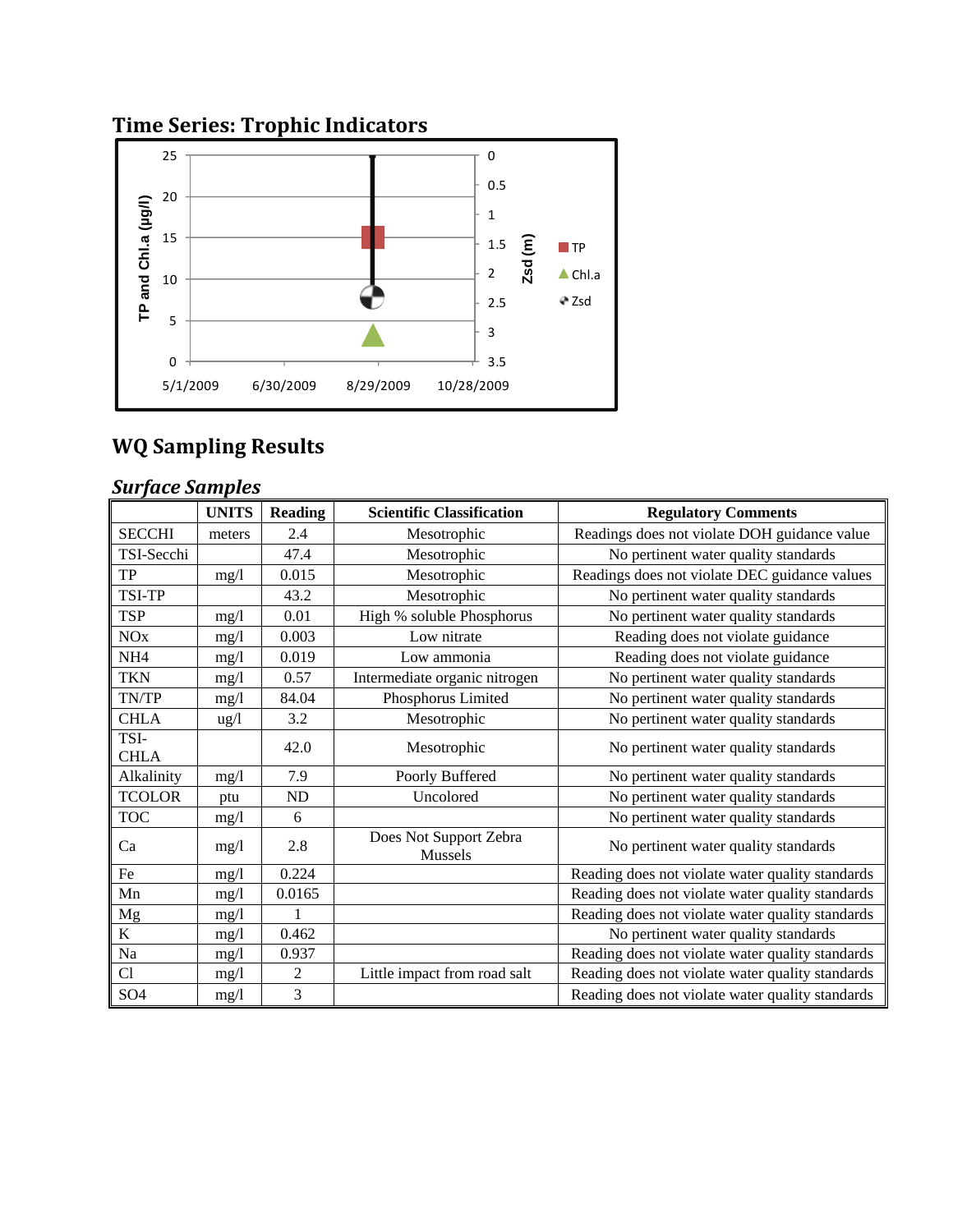# *Lake Perception*

|                            | <b>UNITS</b>     | Reading | <b>Scientific Classification</b> | <b>Regulatory Comments</b>           |
|----------------------------|------------------|---------|----------------------------------|--------------------------------------|
| WQ<br>Assessment           | $1-5, 1$<br>best | 2       | Definite Algal Greenness         | No pertinent water quality standards |
| Weed<br>Assessment         | 1-5, 1<br>best   | 2       | Plants Grow to Lake Surface      | No pertinent water quality standards |
| Recreational<br>Assessment | $1-5, 1$<br>best |         | <b>Slightly Impaired</b>         | No pertinent water quality standards |

# **Legend Information**

### *General Legend Information*

| Surface Samples   | $=$ integrated sample collected in the first 2 meters of surface water                 |
|-------------------|----------------------------------------------------------------------------------------|
| <b>SECCHI</b>     | $=$ Secchi disk water transparency or clarity - measured in meters (m)                 |
| <b>TSI-SECCHI</b> | $=$ Trophic State Index calculated from Secchi, $= 60 - 14.41$ <sup>*</sup> ln(Secchi) |
|                   |                                                                                        |

## *Laboratory Parameters*

| ND                    | $=$ Non-Detect, the level of the analyte in question is at or below the laboratory's detection |
|-----------------------|------------------------------------------------------------------------------------------------|
|                       | limit                                                                                          |
| <b>TP</b>             | $=$ total phosphorus- milligrams per liter (mg/l)                                              |
|                       | Detection limit = $0.003$ mg/l; NYS Guidance Value = $0.020$ mg/l                              |
| TSI-TP                | = Trophic State Index calculated from TP, = $14.42*ln(TP*1000) + 4.15$                         |
| <b>TSP</b>            | = total soluble phosphorus, mg/l                                                               |
|                       | Detection $\text{limit} = 0.003 \text{ mg/l}$ ; no NYS standard or guidance value              |
| <b>NO<sub>x</sub></b> | $=$ nitrate + nitrite nitrogen, mg/l                                                           |
|                       | Detection limit = $0.01$ mg/l; NYS WQ standard = $10$ mg/l                                     |
| NH <sub>4</sub>       | $=$ total ammonia, mg/l                                                                        |
|                       | Detection limit = 0.01 mg/l; NYS WQ standard = $2 \text{ mg/l}$                                |
| <b>TKN</b>            | $=$ total Kjeldahl nitrogen ( $=$ organic nitrogen $+$ ammonia), mg/l                          |
|                       | Detection $\lim_{t=0}$ = 0.01 mg/l; no NYS standard or guidance value                          |
| TN/TP                 | = Nitrogen to Phosphorus ratio (molar ratio), = $(TKN + NOx)*2.2/TP$                           |
|                       | $>$ 30 suggests phosphorus limitation, $<$ 10 suggests nitrogen limitation                     |
| <b>CHLA</b>           | = chlorophyll <i>a</i> , micrograms per liter ( $\mu$ g/l) or parts per billion (ppb)          |
|                       | Detection limit = $2 \mu g/l$ ; no NYS standard or guidance value                              |
| <b>TSI-CHLA</b>       | = Trophic State Index calculated from CHLA, = $9.81*ln(CHLA) + 30.6$                           |
| <b>ALKALINITY</b>     | $=$ total alkalinity in mg/l as calcium carbonate                                              |
|                       | Detection $\text{limit} = 10 \text{ mg/l}$ ; no NYS standard or guidance value                 |
| <b>TCOLOR</b>         | $=$ true (filtered or centrifuged) color, platinum color units (ptu)                           |
|                       | Detection $\text{limit} = 5 \text{ put}$ ; no NYS standard or guidance value                   |
| <b>TOC</b>            | $=$ total organic carbon, mg/l                                                                 |
|                       | Detection $\lim_{t=1}$ mg/l; no NYS standard or guidance value                                 |
| Ca                    | $=$ calcium, mg/l                                                                              |
|                       | Detection $\text{limit} = 1 \text{ mg/l}$ ; no NYS standard or guidance value                  |
| Fe                    | $=$ iron, mg/l                                                                                 |
|                       | Detection limit = $0.1$ mg/l; NYS standard = $0.3$ mg/l                                        |
| Mn                    | $=$ manganese, mg/l                                                                            |
|                       | Detection limit = $0.01$ mg/l; NYS standard = $0.3$ mg/l                                       |
| Mg                    | $=$ magnesium, mg/l                                                                            |
|                       | Detection limit = $2 \text{ mg/l}$ ; NYS standard = 35 mg/l                                    |
| $\bf K$               | $=$ potassium, mg/l                                                                            |
|                       |                                                                                                |